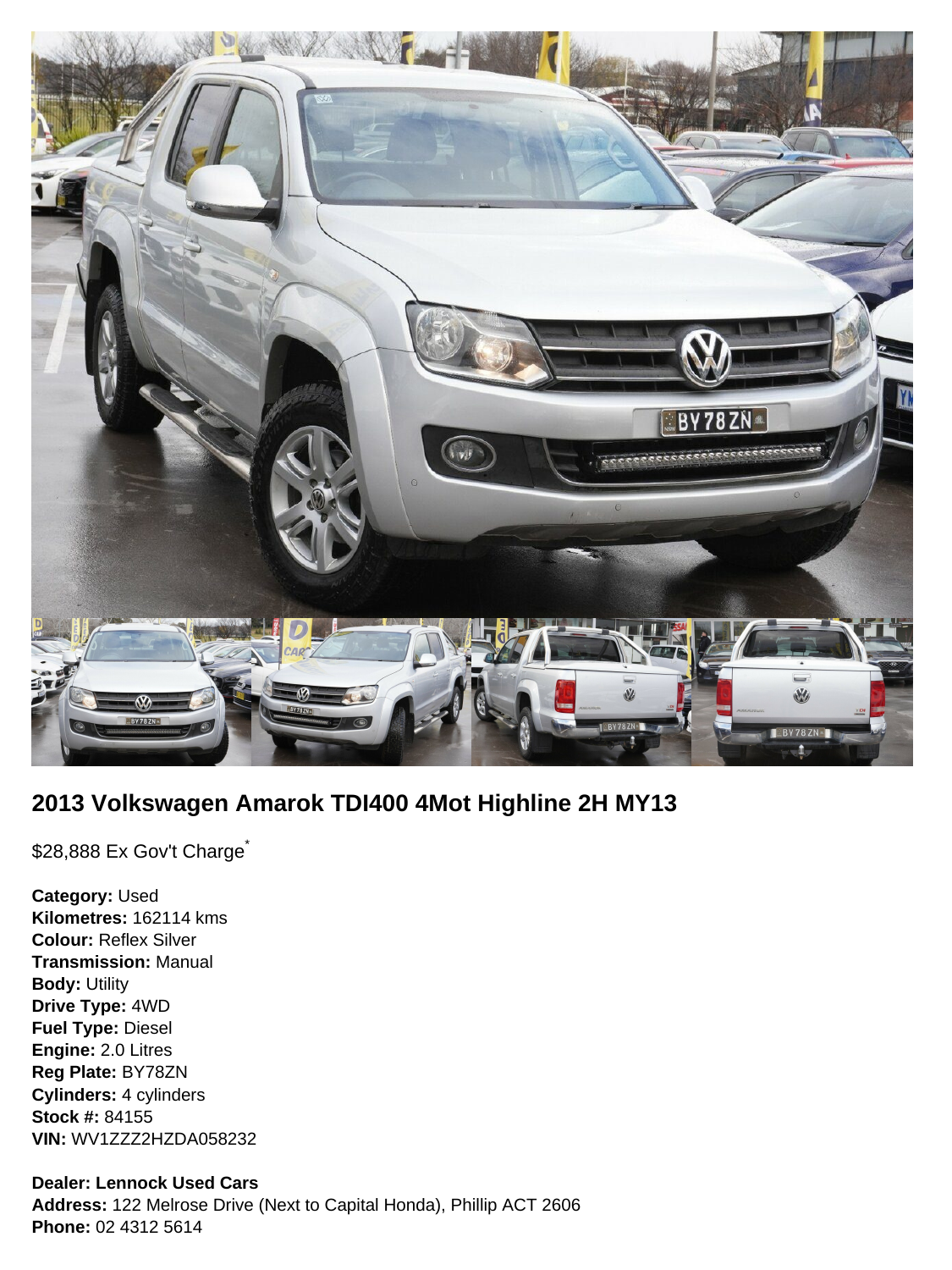## **Dealer Comments**

\*\*\* Just Arrived, Based in ACT, Finance available to approved customers \*\*\* 2013 Volkswagen Amarok 2H MY13 TDI400 Highline Utility Safety Options Light Bar Parking Sensors Tonneau Cover Priced to sell \*\*\* We research our cars on daily bases to provide the most competitive deals for you! \*\*\* \*\*\* COMPETITIVE FINANCE DEALS \*\*\* Why buy from us? We are a major Canberra Dealer for your peace of mind and have been a part of the Canberra Community for over 56 years. We stock over 300 used cars and our new car brands include Volkswagen, Hyundai, Land Rover, Jaguar, Honda, Nissan, Skoda and Ram. All our cars come with an ACT/NSW roadworthy certificate and are workshop tested when required for your peace of mind, We welcome interstate purchases and can arrange delivery Australia wide. Our friendly staff look forward to making your next purchase a great experience! \*PLEASE NOTE: This car is advertised excluding government charges, transfer and registration fees which are payable upon registration in the state of the purchaser. Please check with your sales consultant to confirm build date as often Cars are advertised by Compliant Dates. Vehicle features and Options listed in this advertisement below are automatically supplied by Redbook code for this Make/Model and may not be specific to this vehicle.

\* If the price does not contain the notation that it is "Drive Away No More to Pay", the price may not include additional costs, such as stamp duty and other government charges. Please confirm price and features with the seller of the vehicle.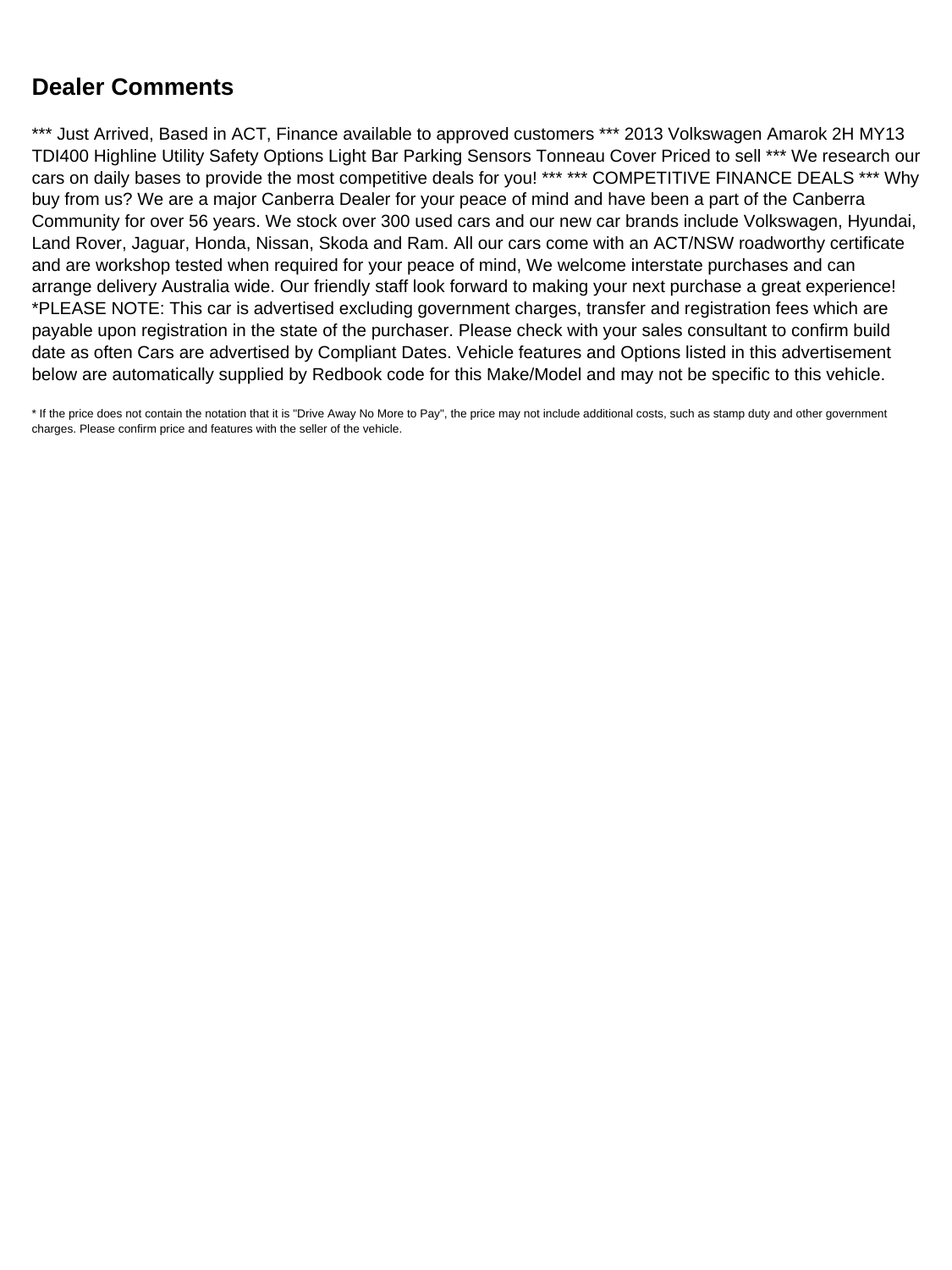## **Features and Specifications**

#### **Audio, Visual & Communication**

Audio - Aux Input Socket (MP3/CD/Cassette) Audio - MP3 Decoder Bluetooth System **CD** Player 6 Speaker Stereo **Multi-function Control Screen** Multi-function Control Screen

#### **Instruments & Controls**

Clock - Digital Tacho Trip Computer

#### **Interior**

Carpeted - Cabin Floor Leather Gear Knob Leather Hand Brake Lever Leather Steering Wheel Trim - Cloth

### **Lights & Windows**

Daytime Running Lamps **Fog Lamp's - Rear** Fog Lamp's - Rear Fog Lamps - Front **Heat Insulated - Side Windows Heat Insulated - Side Windows** Heat Insulated - Windscreen **Power Windows - Front & Rear** Power Windows - Front & Rear Rear Windows - Extra Dark/Privacy

### **Safety & Security**

Control - Electronic Stability **Control - Electronic Stability** Control - Hill Descent Control - Park Distance Front Control - Park Distance Rear Control - Traction **ABS** (Antilock Brakes) EBD (Electronic Brake Force Distribution) and Engine Immobiliser Hill Holder **Airbag - Driver** Airbag - Driver Alarm

#### **Seating**

Headrests - Adjustable 1st Row (Front) Meadrests - Adjustable 2nd Row x3 Seat - Height Adjustable Driver Seat - Height Adjustable Passenger

#### **Steering**

Multi-function Steering Wheel **Power Steering** 

#### **Transmission & Drivetrain**

Diff lock(s)

Brake Assist Central Locking - Remote/Keyless Seatbelt - Adjustable Height 1st Row Seatbelt - Pretensioners 1st Row (Front) Airbag - Passenger Airbags - Side for 1st Row Occupants (Front)